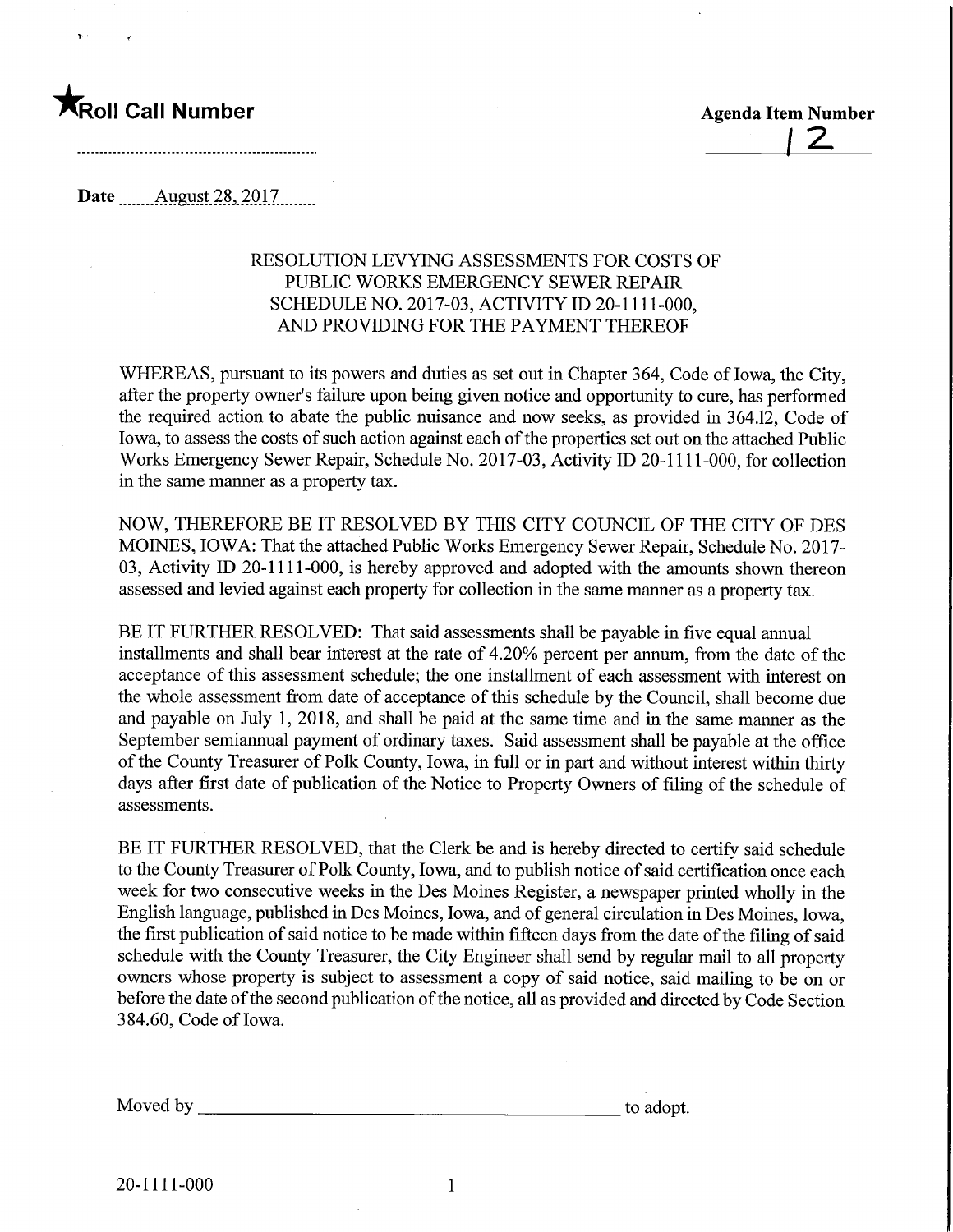**Agenda Item Number**<br>
Agenda Item Number<br>
2

Date ........Aygyst.28,.2017.

FORM APPROVED:

Kathleen Vanderpool Deputy City Attorney

**BSP** 

| <b>COUNCIL ACTION</b> | <b>YEAS</b> | <b>NAYS</b> | <b>PASS</b>     | <b>ABSENT</b> |  |  |
|-----------------------|-------------|-------------|-----------------|---------------|--|--|
| <b>COWNIE</b>         |             |             |                 |               |  |  |
| <b>COLEMAN</b>        |             |             |                 |               |  |  |
| <b>GATTO</b>          |             |             |                 |               |  |  |
| <b>GRAY</b>           |             |             |                 |               |  |  |
| <b>HENSLEY</b>        |             |             |                 |               |  |  |
| <b>MOORE</b>          |             |             |                 |               |  |  |
| <b>WESTERGAARD</b>    |             |             |                 |               |  |  |
| <b>TOTAL</b>          |             |             |                 |               |  |  |
| <b>MOTION CARRIED</b> |             |             | <b>APPROVED</b> |               |  |  |

<sub>.</sub> Mayor

## **CERTIFICATE**

I, DIANE RAUH, City Clerk of said City hereby certify that at a meeting of the City Council of said City of Des Moines, held on the above date, among other proceedings the above was adopted.

IN WITNESS WHEREOF, I have hereunto set my hand and affixed my seal the day and year first above written.

City Clerk